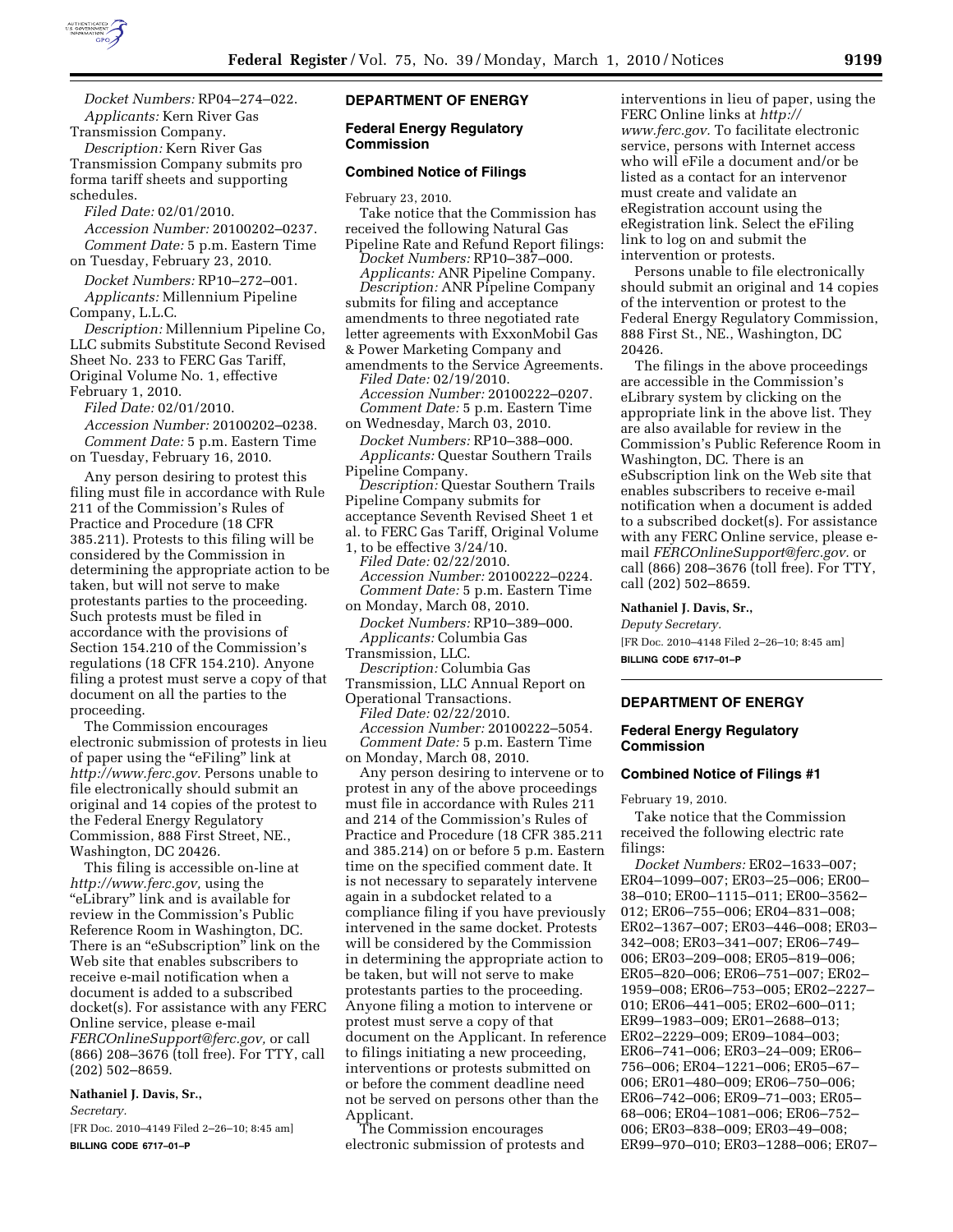1335–006; ER01–2887–010; ER04–1100– 007; ER02–1319–009

*Applicants:* Calpine Energy Services, L.P., CARVILLE ENERGY LLC, Columbia Energy LLC, Bethpage Energy Center 3, LLC, TBG COGEN PARTNERS, Santa Rosa Energy Center, LLC, Blue Spruce Energy Center, LLC, South Point Energy Center, LLC, Delta Energy Center, LLC, Calpine Construction Finance Company, LP, Calpine Newark, LLC, Calpine Philadelphia, Inc, KIAC PARTNERS,NISSEQUOGUE COGEN PARTNERS, Geysers Power Company, LLC, Otay Mesa Energy Center, LLC, Calpine Power America—CA, LLC, Calpine Power America—OR, LLC,CES Marketing IX, LLC,CES Marketing V, L.P.,CES Marketing X, LLC, PCF2, LLC, Mankato Energy Center, LLC, Riverside Energy Center, LLC, RockGen Energy, LLC, Auburndale Peaker Energy Center, L.L.C., Zion Energy LLC, Rocky Mountain Energy Center, LLC, Pine Bluff Energy, LLC, Pastoria Energy Center, LLC, Morgan Energy Center, LLC, MOBILE ENERGY LLC, Metcalf Energy Center, LLC, Los Medanos Energy Center LLC, Los Esteros Critical Energy Facility LLC, Hermiston Power, LLC, Goose Haven Energy Center, LLC, Gilroy Energy Center, LLC, Decatur Energy Center, LLC, Creed Energy Center, LLC,CPN Pryor Funding Corporation, Calpine Oneta Power, LP, Calpine Gilroy Cogen, L.P., BROAD RIVER ENERGY LLC, Power Contract Financing, L.L.C., CPN BETHPAGE 3RD TURBINE, INC

*Description:* Supplement to Clarify October 30, 2009 Quarterly Report Pursuant to 18 CFR 35.42(d) on behalf of Auburndale Peaker Energy Center, L.L.C., *et al.* 

*Filed Date:* 02/16/2010. *Accession Number:* 20100216–5230. *Comment Date:* 5 p.m. Eastern Time on Tuesday, March 9, 2010

*Docket Numbers:* ER02–1633–006; ER04–1099–006; ER03–25–005; ER00– 38–009; ER00–1115–009, ER00–3562– 010; ER06–755–004; ER04–831–007; ER02–1367–006; ER03–446–007; ER03– 342–006; ER03–341–006; ER06–749– 005; ER03–209–007; ER05–819–005; ER05–820–005; ER06–751–006; ER02– 1959–007; ER06–753–004; ER02–2227– 008; ER06–441–004; ER02–600–009; ER99–1983–007; ER01–2688–011; ER02–2229–007; ER09–1084–002; ER06–741–005; ER03–24–007; ER06– 756–004; ER04–1221–005; ER05–67– 004; ER01–480–008; ER06–750–005; ER06–742–005; ER09–71–001; ER05– 68–004; ER04–1081–005; ER06–752– 005; ER03–838–007; ER03–49–007; ER99–970–009; ER03–1288–005; ER07– 1335–005; ER01–2887–008; ER04–1100– 006; ER02–1319–008

*Applicants:* Calpine Energy Services, L.P.,CARVILLE ENERGY LLC, Columbia Energy LLC, Bethpage Energy Center 3, LLC, Santa Rosa Energy Center, LLC, Blue Spruce Energy Center, LLC, South Point Energy Center, LLC, Delta Energy Center, LLC, Calpine Construction Finance Company, LP, Calpine Newark, LLC, Calpine Philadelphia, Inc, KIAC PARTNERS, NISSEQUOGUE COGEN PARTNERS, Geysers Power Company, LLC, Otay Mesa Energy Center, LLC, Calpine Power America—CA, LLC, Calpine Power America—OR, LLC, CES Marketing IX, LLC, CES Marketing V, L.P., CES Marketing X, LLC, PCF2, LLC, POWER CONTRACT FINANCING, LLC, Mankato Energy Center, LLC, Riverside Energy Center, LLC, Auburndale Peaker Energy Center, L.L.C., TBG COGEN PARTNERS, Zion Energy LLC, Rocky Mountain Energy Center, LLC, ROCKGEN ENERGY LLC, Pine Bluff Energy, LLC, Pastoria Energy Center, LLC, Morgan Energy Center, LLC, MOBILE ENERGY LLC, Metcalf Energy Center, LLC, Los Medanos Energy Center LLC, Los Esteros Critical Energy Facility LLC, Hermiston Power, LLC, Goose Haven Energy Center, LLC, Gilroy Energy Center, LLC, Decatur Energy Center, LLC, Creed Energy Center, LLC, CPN Pryor Funding Corporation, CPN Bethpage 3rd Turbine Inc., Calpine Oneta Power, LP, Calpine Gilroy Cogen, L.P., BROAD RIVER ENERGY LLC

*Description:* Supplement to Clarify July 30, 2009 Quarterly Report Pursuant to 18 CFR 35.42(d) of Auburndale Peaker Energy Center, L.L.C., *et al.* 

*Filed Date:* 02/16/2010. *Accession Number:* 20100216–5214. *Comment Date:* 5 p.m. Eastern Time on Tuesday, March 9, 2010.

*Docket Numbers:* ER08–313–006; ER08–923–005; ER08–1307–004; ER08– 1308–006; ER08–1357–004; ER08–1358– 004; ER08–1359–004.

*Applicants:* Xcel Energy Services Inc. *Description:* Compliance Refund

Report of Xcel Energy Services Inc. *Filed Date:* 02/18/2010. *Accession Number:* 20100218–5083. *Comment Date:* 5 p.m. Eastern Time on Thursday, March 11, 2010.

*Docket Numbers:* ER10–253–000; EL10–14–000.

*Applicants:* Primary Power, LLC. *Description:* Primary Power, LLC submits response to the 1/7/10 letter issued re Request for Information. *Filed Date:* 02/12/2010. *Accession Number:* 20100216–0056. *Comment Date:* 5 p.m. Eastern Time on Friday, March 5, 2010.

*Docket Numbers:* ER10–382–001. *Applicants:* Florida Power Corporation.

*Description:* Florida Power Corporation submits an amendment to the 12/2/09 filing of an agreement with Seminole Electric Coop. Inc, which was designated Rate Schedule 211 etc.

*Filed Date:* 02/17/2010.

*Accession Number:* 20100217–0237. *Comment Date:* 5 p.m. Eastern Time on Monday, March 1, 2010.

*Docket Numbers:* ER10–715–000; ER10–715–002.

*Applicants:* Llano Estacado Wind, LLC.

*Description:* On 1/28/2010 Llano Estacado Wind LLC submits a notice of succession and on 2/18/2010 submits updated market based rate tariff to reflect its conversion from a limited partnership to a limited liability company effective as of 12/31/09.

*Filed Date:* 01/28/2010, 2/18/2010. *Accession Number:* 20100203–0214; 20100219–0202.

*Comment Date:* 5 p.m. Eastern Time on Thursday, March 11, 2010.

*Docket Numbers:* ER10–717–000. *Applicants:* Westar Energy, Inc.

*Description:* Westar Energy, Inc. submits First Revised Sheets 23 *et al.* to

Rate Schedule 326 *et al. Filed Date:* 02/03/2010.

*Accession Number:* 20100204–0211. *Comment Date:* 5 p.m. Eastern Time on Wednesday, February 24, 2010.

*Docket Numbers:* ER10–726–000. *Applicants:* DPL Energy Resources, Inc.

*Description:* DPL Energy Resources, Inc. submits an application for market based rate authorization and request for waivers and blanket approvals.

*Filed Date:* 02/18/2010. *Accession Number:* 20100219–0213.

*Comment Date:* 5 p.m. Eastern Time on Thursday, March 11, 2010.

*Docket Numbers:* ER10–728–000. *Applicants:* Viridian Energy NJ LLC. *Description:* Viridian Energy NJ LLC submits the petition for Acceptance of Initial Tariff, Waivers and Blanket

Authority.

*Filed Date:* 02/17/2010. *Accession Number:* 20100218–0204. *Comment Date:* 5 p.m. Eastern Time

on Wednesday, March 10, 2010.

*Docket Numbers:* ER10–735–000. *Applicants:* S.J. Energy Partners, Inc. *Description:* S.J. Energy Partners, Inc. Petition for Acceptance of Initial Tariff, Waivers and Blanket Authorization, Rate Schedule FERC 1, to be effective 4/ 20/10.

*Filed Date:* 02/18/2010. *Accession Number:* 20100219–0212. *Comment Date:* 5 p.m. Eastern Time

on Thursday, March 11, 2010.

Any person desiring to intervene or to protest in any of the above proceedings